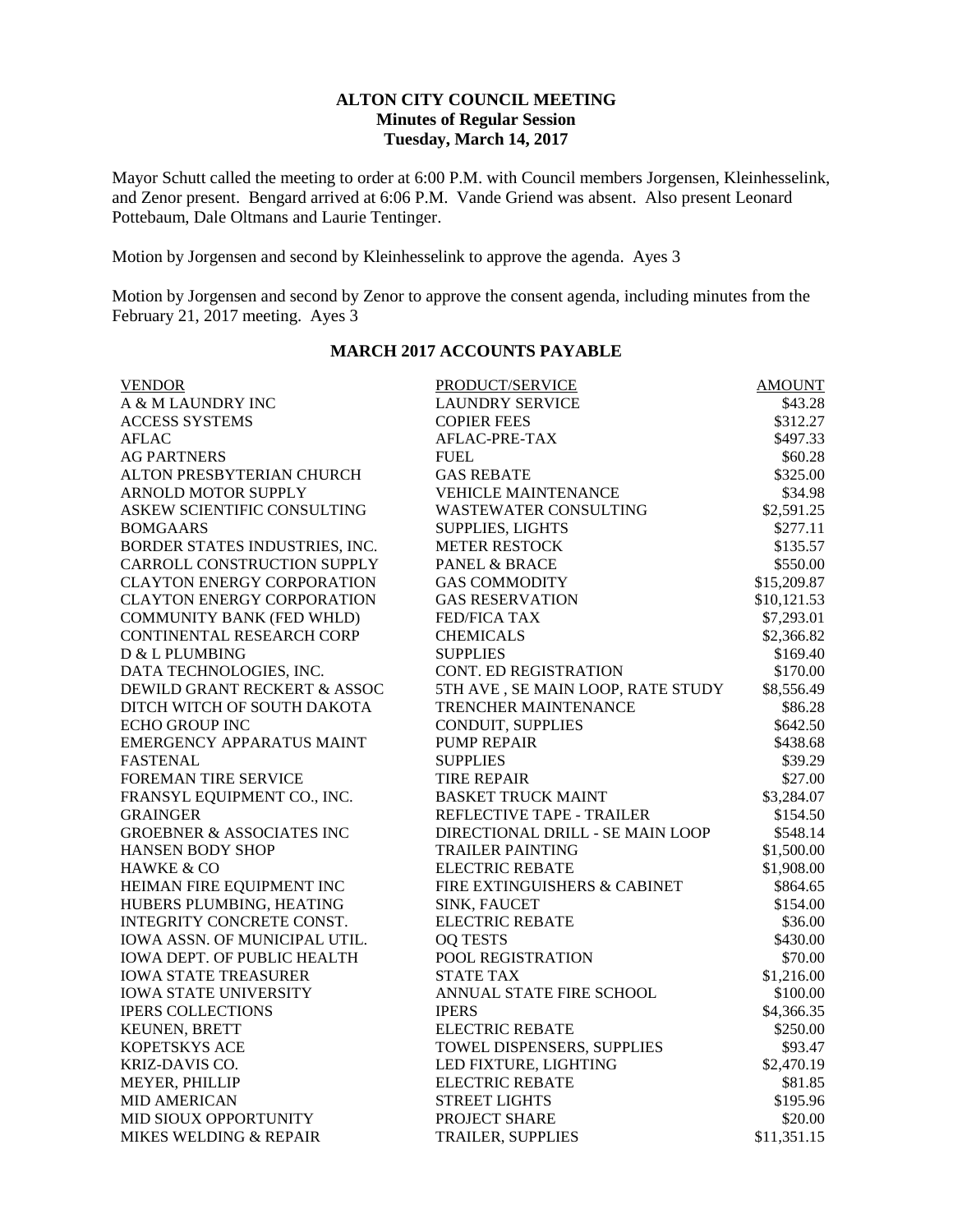| <b>MISSOURI RIVER ENERGY SERVICES</b> | <b>ELECTRIC</b>               | \$52,999.24  |
|---------------------------------------|-------------------------------|--------------|
| MULDER, JUSTIN                        | TRAINING - FIRE SCHOOL        | \$486.32     |
| MULDER, REBA                          | UTILITY DEPOSIT REFUND        | \$250.00     |
| MUNICIPAL UTIL-BILLS                  | <b>UTILITIES</b>              | \$2,168.51   |
| NEAL CHASE LUMBER CO                  | <b>SUPPLIES</b>               | \$378.19     |
| NORTHWESTERN COLLEGE                  | <b>LAPTOP</b>                 | \$150.00     |
| NOTEBOOM ELECTRIC                     | <b>SUPPLIES</b>               | \$41.55      |
| ORANGE CITY MUNICIPAL UTILITIES       | <b>BULK WATER</b>             | \$5,612.36   |
| OHP 1, LC                             | <b>TAX CERTIFICATES</b>       | \$1,848.00   |
| ONE OFFICE SOLUTION                   | <b>OFFICE SUPPLIES</b>        | \$29.74      |
| ORANGE CITY HEALTH SYSTEM             | PARAMEDIC ASSIST, TEST, HEP B | \$208.50     |
| ORANGE CITY SANITATION                | <b>GARBAGE HAULING</b>        | \$6,590.60   |
| <b>PAYROLL</b>                        | PAYROLL CHECKS ON 2/28/2017   | \$22,283.69  |
| PIZZA RANCH                           | <b>MEETING EXPENSE</b>        | \$23.98      |
| <b>SCHULTEIS, LANDON</b>              | UTILITY DEPOSIT REFUND        | \$2.33       |
| <b>SIOUXLAND PRESS</b>                | <b>PUBLICATIONS</b>           | \$175.60     |
| <b>SPIREWORKS CREATIVE</b>            | <b>WEBSITE MANAGEMENT</b>     | \$220.00     |
| <b>T&amp;R SERVICE COMPANY</b>        | PCB ANALYSIS                  | \$30.00      |
| TOWN & COUNTRY IMPLEMENT              | PLOW TRUCK REPAIRS            | \$2,296.41   |
| TREASURER - STATE OF IOWA             | <b>SALES TAX</b>              | \$4,023.00   |
| TRITECH EMERGENCY SYSTEMS INC         | <b>RESCUE BILLING</b>         | \$55.00      |
| <b>U.S. POSTMASTER</b>                | <b>POSTAGE</b>                | \$500.00     |
| VAN MAANEN'S RADIO SHACK              | ANTIVIRUS/ANTISPYWARE         | \$540.00     |
| VANDER POL EXCAVATING                 | <b>E. DIVISION ST - FINAL</b> | \$10,351.33  |
| <b>VERIZON</b>                        | <b>CELL PHONES</b>            | \$279.41     |
| <b>VISA</b>                           | SUPPLIES, REGISTRATIONS       | \$695.72     |
| WELLMARK BLUE CROSS/BLUE SHIELD       | <b>GROUP INSURANCE</b>        | \$6,752.60   |
| WESCO DISTRIBUTION, INC.              | <b>INNERDUCT COUPLINGS</b>    | \$719.04     |
| <b>WEST IOWA TELEPHONE</b>            | TELEPHONE, FAX, INTERNET      | \$558.55     |
| <b>ZEP</b>                            | <b>METER MIST</b>             | \$158.97     |
|                                       | TOTAL ACCOUNTS PAYABLE CHECKS | \$199,470.91 |

**TAX ABATEMENT APPLICATION:** Oltmans presented the tax abatement application submitted by Leonard Pottebaum for building additional storage units.

Motion by Kleinhesselink and second by Zenor to approve Pottebaum Storage's tax abatement application. Ayes 4

**BUDGET PUBLIC HEARING:** The Mayor opened the public hearing to approve the budget for fiscal year 2017-2018 at 6:07 P.M. No oral or written comments were received. Oltmans reviewed the proposed budget with the Council. The public hearing was closed at 6:10 P.M.

**RESOLUTION 17-16 "A RESOLUTION OF THE CITY COUNCIL OF ALTON, IOWA, ADOPTING THE ANNUAL BUDGET FOR FISCAL YEAR ENDING JUNE 30, 2018"** was introduced and moved for adoption by Council Member Jorgensen. Kleinhesselink seconded the motion to adopt.

Upon roll call vote, the following was recorded: Ayes: Bengard, Jorgensen, Kleinhesselink, Zenor Nays: None Absent: Vande Griend

Whereupon the Mayor declared the Resolution duly adopted.